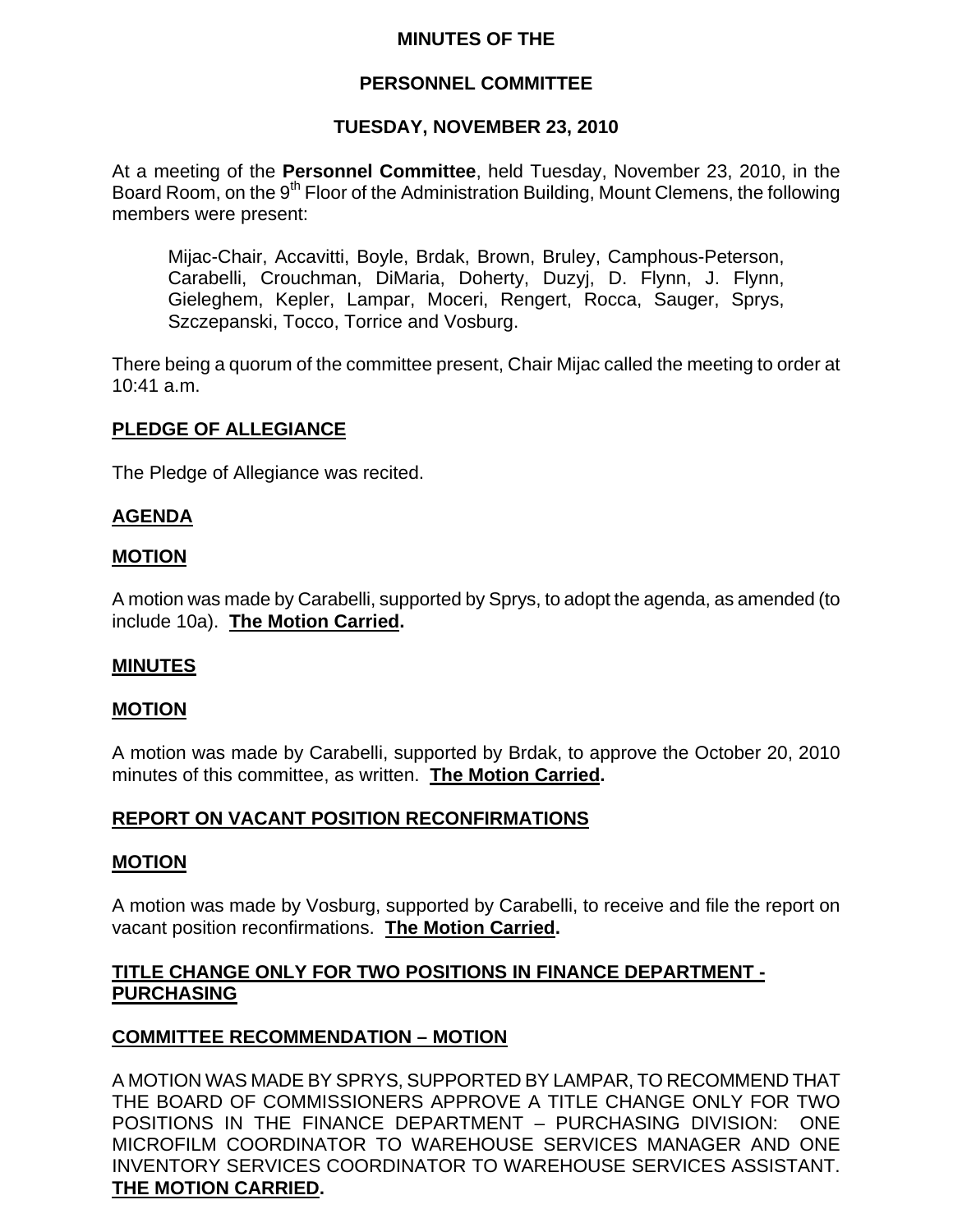# **UPGRADE OF ONE PART-TIME ACCOUNT CLERK IV TO FULL-TIME ACCOUNT CLERK IV IN COMMUNITY SERVICES AGENCY**

# **COMMITTEE RECOMMENDATION – MOTION**

A MOTION WAS MADE BY LAMPAR, SUPPORTED BY KEPLER, TO RECOMMEND THAT THE BOARD OF COMMISSIONERS APPROVE AN UPGRADE OF ONE PART-TIME ACCOUNT CLERK IV POSITION TO ONE FULL-TIME ACCOUNT CLERK IV IN THE COMMUNITY SERVICES AGENCY. **THE MOTION CARRIED.** 

### **ELIMINATION OF ONE VACANT ASSIGNMENT CLERK AND CREATION OF ONE COMMUNICATIONS AND TECHNOLOGY SPECIALIST IN CIRCUIT COURT ADMINISTRATION**

# **COMMITTEE RECOMMENDATION – MOTION**

A MOTION WAS MADE BY CAMPHOUS-PETERSON, SUPPORTED BY VOSBURG, TO RECOMMEND THAT THE BOARD OF COMMISSIONERS APPROVE THE ELIMINATION OF ONE VACANT ASSIGNMENT CLERK POSITION AND CREATION OF ONE COMMUNICATIONS AND TECHNOLOGY SPECIALIST POSITION IN THE OFFICE OF CIRCUIT COURT ADMINISTRATION. **THE MOTION CARRIED.** 

### **CLOSING OF COUNTY OPERATIONS IN 2011 TO COINCIDE WITH RATIFIED LABOR AGREEMENTS AND SCHEDULING OF THE SAME SIX FURLOUGH/ DOCK DAYS FOR NON-UNION EMPLOYEES AND DROP PARTICIPANTS**

# **COMMITTEE RECOMMENDATION – MOTION**

A MOTION WAS MADE BY DUZYJ, SUPPORTED BY D. FLYNN, TO RECOMMEND THAT THE BOARD OF COMMISSIONERS APPROVE CLOSING OF COUNTY OPERATIONS ON THE FOLLOWING DAYS: FRIDAY, FEBRUARY 18, FRIDAY, MAY 27, FRIDAY, JULY 1, FRIDAY, SEPTEMBER 2, WEDNESDAY, NOVEMBER 23 AND TUESDAY, DECEMBER 27, 2011; ALSO TO SCHEDULE SIX FURLOUGH/DOCK DAYS FOR THE CALENDAR YEAR 2011 FOR NON-UNION EMPLOYEES AND DROP PARTICIPANTS TO COINCIDE WITH THE CLOSURE OF COUNTY OPERATIONS FOR 2011. **THE MOTION CARRIED.** 

# **SUSPENSION OF 2011 LONGEVITY PAYMENTS FOR ALL ELIGIBLE NON-UNION EMPLOYEES AND NON-UNION DROP PARTICIPANTS**

# **COMMITTEE RECOMMENDATION – MOTION**

A MOTION WAS MADE BY SPRYS, SUPPORTED BY LAMPAR, TO RECOMMEND THAT THE BOARD OF COMMISSIONERS APPROVE SUSPENSION OF 2011 LONGEVITY PAYMENTS FOR ALL ELIGIBLE NON-UNION EMPLOYEES AND NON-UNION DROP PARTICIPANTS. **THE MOTION CARRIED.**